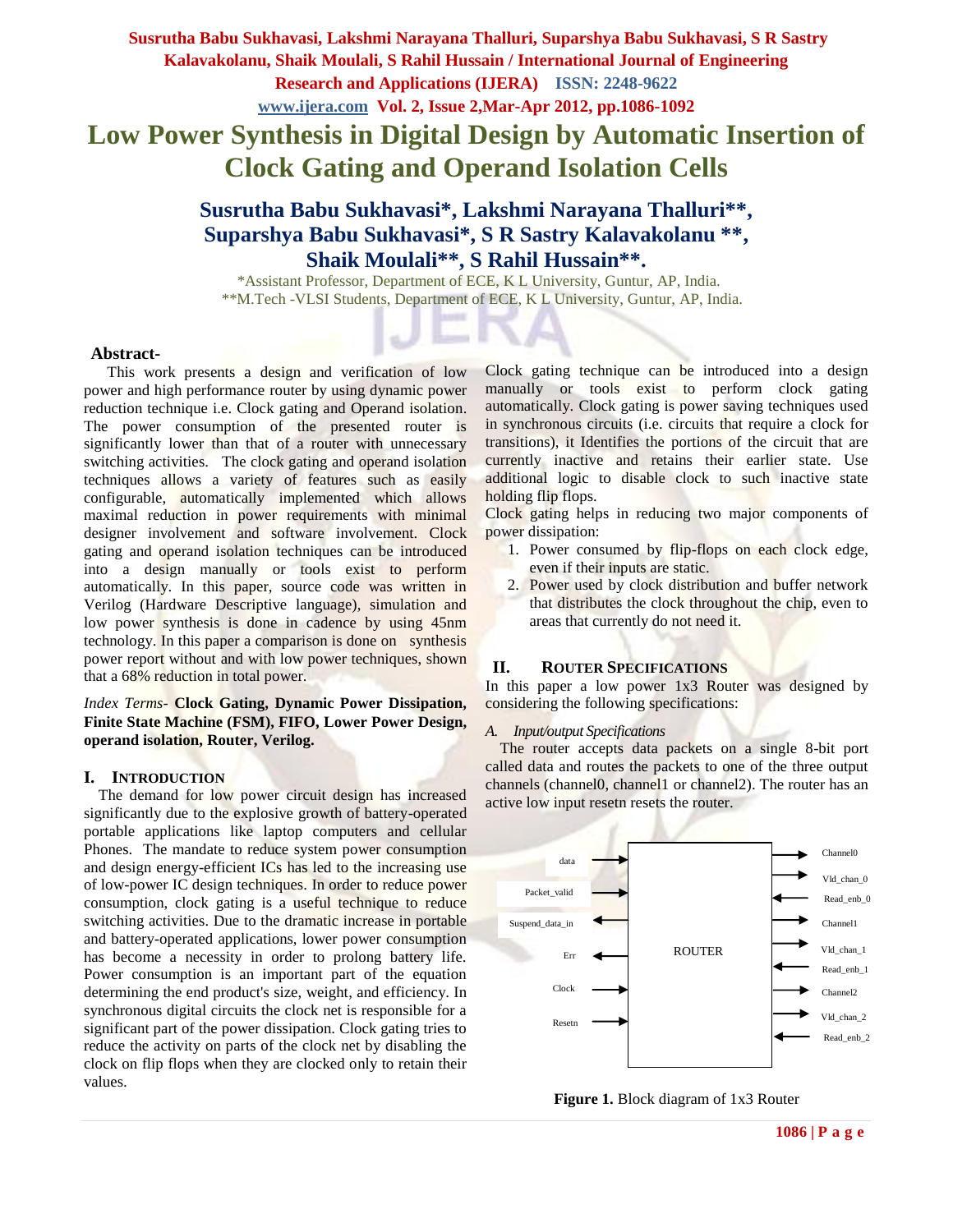signal must be deasserted, and the packet parity byte should be driven. This signals packet completion. The input data bus

#### *B. Data packet Description*

Data packet is a sequence of bytes with the first byte containing a header, the next variable set of bytes containing data, and the last byte containing parity. The header consists of a 2-bit address field and a 6-bit length field.



**Figure 2**. Data packet format

The address field is used to determine to which output channel the packet should be routed, with address "3" being illegal. The length field specifies the number of data bytes (payload). A packet can have a minimum data size of 1 byte and maximum data of 63 bytes. The parity should be a byte of even, bitwise parity, calculated over the header and data bytes of the packet.

#### *C. Router Input Protocol*

All input signals are active high and are synchronized to the falling edge of the clock. Therefore, any signal that is an input to the DUV is driven at the falling edge of clock. This is because the DUV router is sensitive to the rising edge of clock. Therefore, driving input signals on the falling edge ensures adequate setup and hold time. The packet\_valid signal has to be asserted on the same clock as when the first byte of a packet (the header byte), is driven onto the data bus. Since the header byte contains the address, this tells the router to which output channel the packet should be route (channel0, channel1 or channel2).

Each subsequent byte of data should be driven on the data bus with each new falling clock. After the last payload byte has been driven, on the next falling clock, the packet\_valid value cannot change while the suspended\_data in signal is active (indicating a FIFO overflow).



Figure 3. Router input protocol

The packet driver should not send any more bytes and should hold the value on the data bus. The width of suspended data in signal assertion should not exceed 100 cycles. The err signal esserts when a packet with bad parity is detected in the router, within 1 to 10 cycles of packet completion.

#### *D. Router Output Protocol*

All output signals are active high and are synchronized to the falling edge of the clock. Thus, the packet receiver will drive sample data at the falling edge of the clock. This is correct because the router will drive and sample data at the edge of clock. Each output port channelX (channel0, channel1 or channel2) is internally buffered by a FIFO of depth and width of 1 byte.

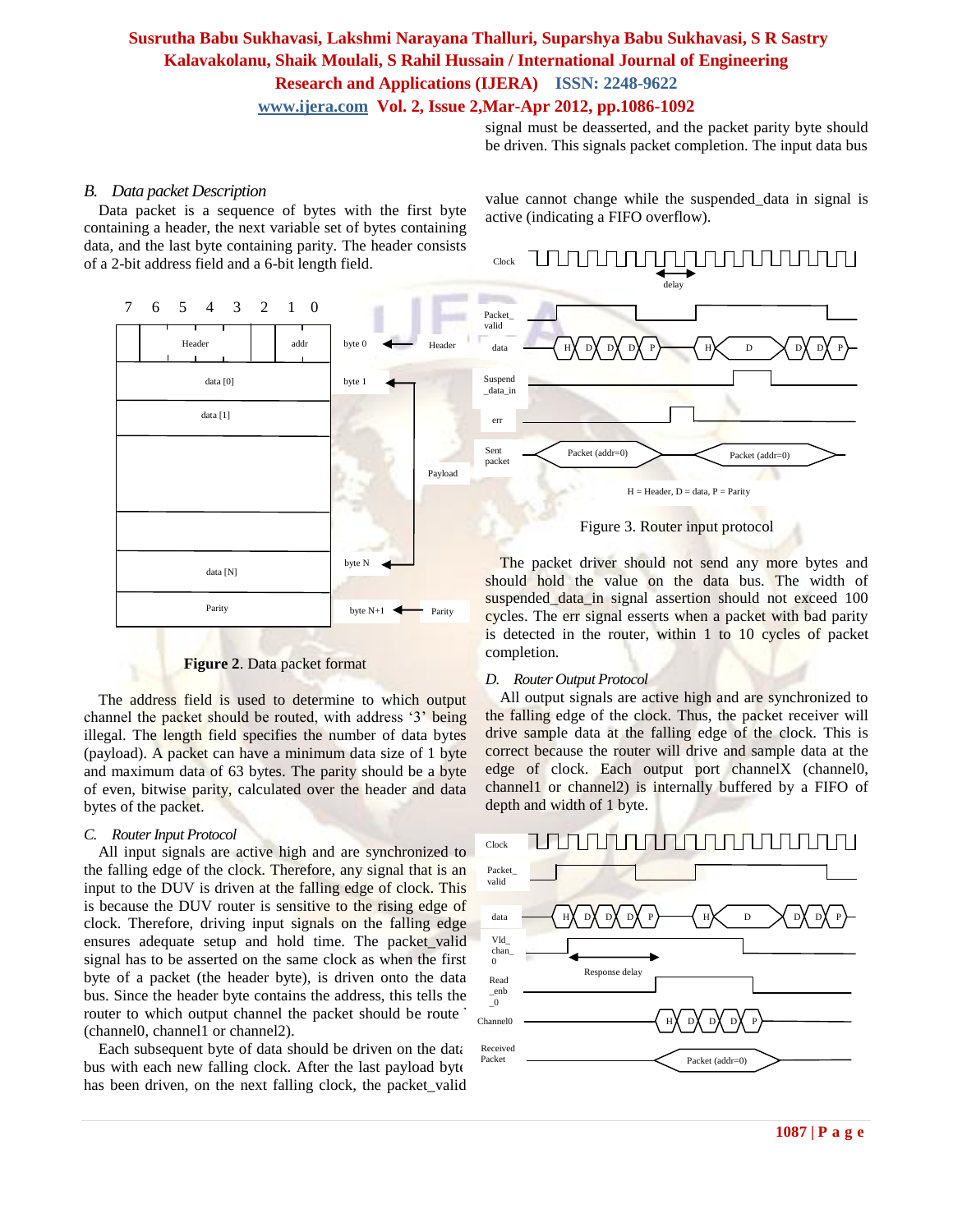### **Susrutha Babu Sukhavasi, Lakshmi Narayana Thalluri, Suparshya Babu Sukhavasi, S R Sastry Kalavakolanu, Shaik Moulali, S Rahil Hussain / International Journal of Engineering Research and Applications (IJERA) ISSN: 2248-9622**

**www.ijera.com Vol. 2, Issue 2,Mar-Apr 2012, pp.1086-1092**

 **Figure 4**. Router output protocol

The router asserts the vld\_chan\_x (vld\_chan\_0, vld\_chan\_1 or vld\_chan\_2) signal when valid data appears on the channelX (channel0, channel1 or channel2) output bus. This is a signal to the packet receiver that valid data is available on a particular router. The packet receiver will than wait until it has enough space to hold the byte of the packet and then respond with the asserts if the read\_enb\_x (read\_enb\_0, read\_enb\_1 or read\_enb\_2) signal that is an input to the router. The read enb  $x$  (read enb 0, read enb 1 or read\_enb\_2) input signal is asserted on the falling clock edge in which data are read from the channely (channel). channel1 or channel2) bus. As long as the read\_enb\_x (read\_enb\_0, read\_enb\_1 or read\_enb\_2) signal remains active, the channelX (channel0, channel1 or channel2) bus drives a valid packet byte on each rising clock edge. The packet receiver cannot require the router to suspend data transmission in the middle of the packet.

Therefore, the packet receiver must assert the read enb x (read enb 0, read enb 1 or read enb 2) signal only after it ensures that there is adequate space to hold the entire packet. The read\_enb\_x (read\_enb\_0, read\_enb\_1 or read\_enb\_2) must be asserted within 30 clock cycles of the vld\_chan\_x (vld\_chan\_0, vld\_chan\_1 or vld\_chan\_2) being asserted. Otherwise, there is too much congestion in the packet receiver. The DUV channel (channel0, channel1 or channel2) bus must not be tri-stated when the DUV signal vld\_chan\_x (vld\_chan\_0, vld\_chan\_1 or vld\_chan\_2) is asserted and the input signal read\_enb\_x (read\_enb\_0, read enb 1 or read enb 2) is also asserted high.

#### **III. ROUTER DESIGN**



#### **Figure 5**. Low power digital design flow

Switches and routers are the critical building blocks of a successful network infrastructure, to route the data in the network. In the design of a low power network the blocks like router must consume less power. In the semiconductor and [electronic design](http://en.wikipedia.org/wiki/Electronic_design_automation) industry, Verilog is a HDL used to model [electronic systems.](http://en.wikipedia.org/wiki/Electronics#Electronic_systems) Verilog HDL allows designers to design at various levels of abstraction. In this paper, a low power 1x3 router was designed by applying clock gating to the router RTL code.The low power digital design flow was as shown in figure 5. In this paper, the 1x3 router consist of two main modules one is FSM and another is FIFO.

#### *A. FSM Design*

To determine what constitutes an efficient FSM coding style, we first need to identify HDL coding goals and why they are important. After the HDL coding goals have been identified, we can then quantify the capabilities of various FSM coding styles. The author has identified the following HDL coding goals as important when doing HDL-based FSM design:

- 1. The FSM coding style should be easily modified to change state encodings and FSM styles.
- 2. The coding style should be compact.
- 3. The coding style should be easy to code and understand.
- 4. The coding style should facilitate debugging.
- 5. The coding style should yield efficient synthesis results.

Basically a FSM consists of combinational, sequential and output logic. Combinational logic is used to decide the next state of the FSM. Sequential logic is used to store the current state of the FSM. By considering the session II router specifications the router was designed, at the input side an eight state FSM receives the data and transmit that data to the output channels (channel0, channel1 or channel2). The eight states are IDEAL, ADDR\_CHECK, CH0, CH1, CH2, HOLD, PARITY\_LOADER and PARITY\_CHECK.

When there is valid input data then FSM goes to next state i.e. ADDR\_CHECK otherwise it will be in the IDEAL state. In the ADDR\_CHECK FSM checks the address bits, if the address bits are "00" then the next stale is CH0, if the address bits are '01' then the next state is CH1, if the address bits are "10" then the next state is CH2 otherwise IDEAL is the next state. In CH0 state, if the channel is full or empty then the net state is HOLD, if it not satisfied the packet valid is zero then the next stage is PARITY\_LOADER otherwise it continues in the previous state. Similarly CH1 and CH2 are executes. In the HOLD state, based on the full signal bits the next state will be CH0, CH1, CH2, IDEAL or it will continue in the hold state. In the PARITY CHECK, if the par bit is 1 and the parity and parity2 are equal then the next state is HOLD, where par is an intermediate signal.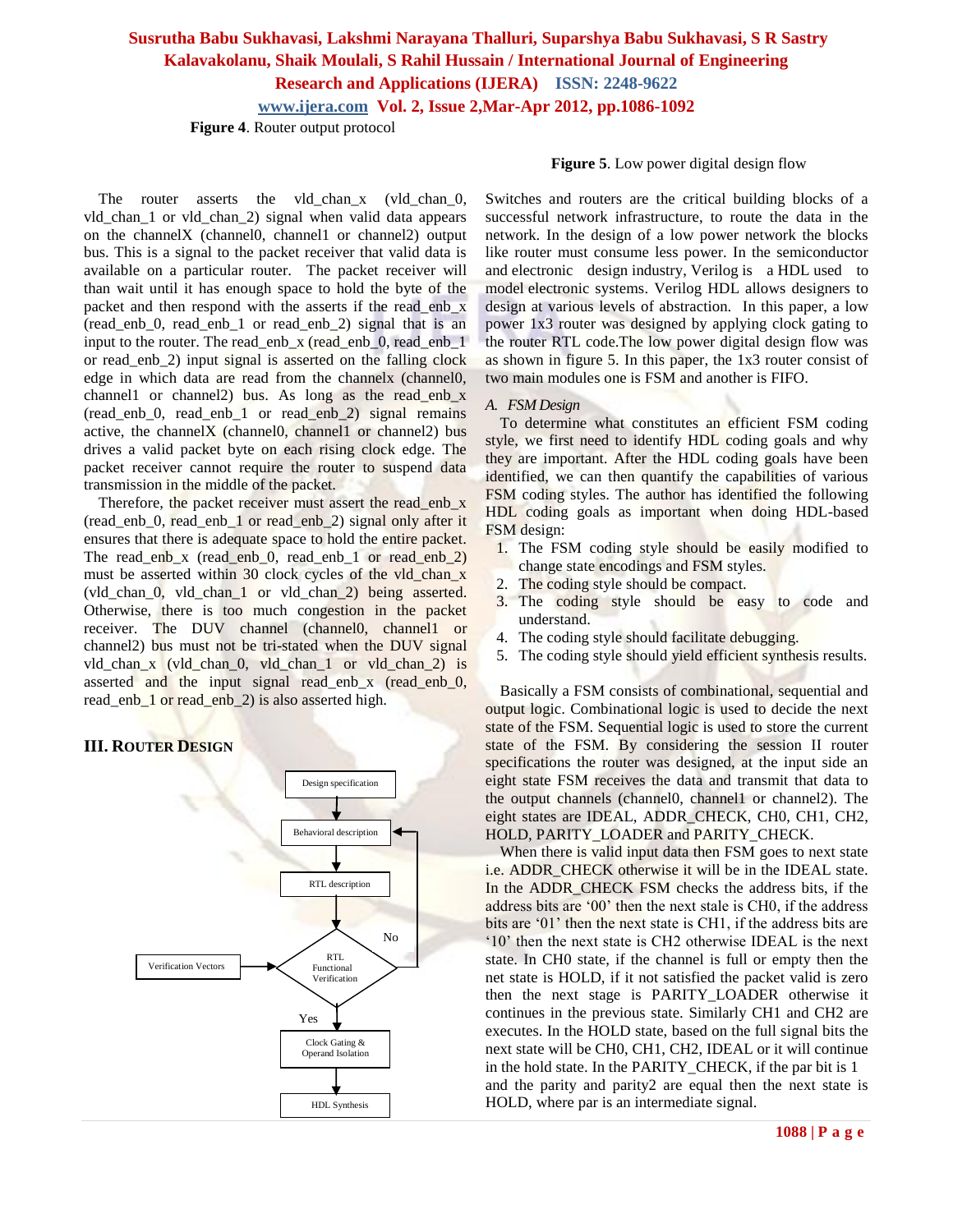gating was applied to the router RTL Verilog code by using cadence, the dynamic power is reduced more than 65%. But

#### *B. FIFO design*

FIFO is an [acronym](http://en.wikipedia.org/wiki/Acronym) for First In, First Out, an abstraction related to ways of organizing and manipulation of data relative to time and prioritization. This expression describes the principle of a queue processing technique or servicing conflicting demands by ordering process by [first-come, first](http://en.wikipedia.org/wiki/First-come,_first-served)[served](http://en.wikipedia.org/wiki/First-come,_first-served) (FCFS) behaviour: what comes in first is handled first, what comes in next waits until the first is finished, analogous to the behaviour of persons standing in line, where the persons leave the queue in the order they arrive, or waiting one's turn at a traffic control signal.

An 8-bit width FIFO is designed, because the 1x3 router has three output channels. At the output side parallel placing of three FIFO"s will work as three output channels, and the channel was selected automatically by considering the address bits.

#### *C. Clock Gating*

 Clock gating is a popular technique used in many synchronous circuits to reduce dynamic [power dissipation.](http://en.wikipedia.org/wiki/Power_dissipation) Clock gating saves power by adding more logic to a circuit to prune the [clock tree.](http://en.wikipedia.org/wiki/Clock_tree) Pruning the clock disables portions of the circuitry so that the [flip-flops](http://en.wikipedia.org/wiki/Flip-flop_(electronics)) in them do not have to switch states. Switching states consumes power. When not being switched, the switching power consumption goes to zero, and only [leakage currents](http://en.wikipedia.org/wiki/Leakage_(semiconductors)) are incurred.



 **Figure 6**. Power analysis

the number of cells count was increased; because of placing of clock gating cells throughout the clock tree due to this the area is also increasing.

#### *D. Operand isolation*

Operand Isolation is a dynamic power optimization technique that can reduce power dissipation in datapath blocks controlled by an enable signal. The combinational components of a design are controlled in order to minimize power consumption. Operand Isolation is one such technique. Employing operand isolation, redundant combinational blocks of a design are identified.



 Cadence, Synopsys like tools will apply clock gating to the RTL code automatically. So, in this paper the clock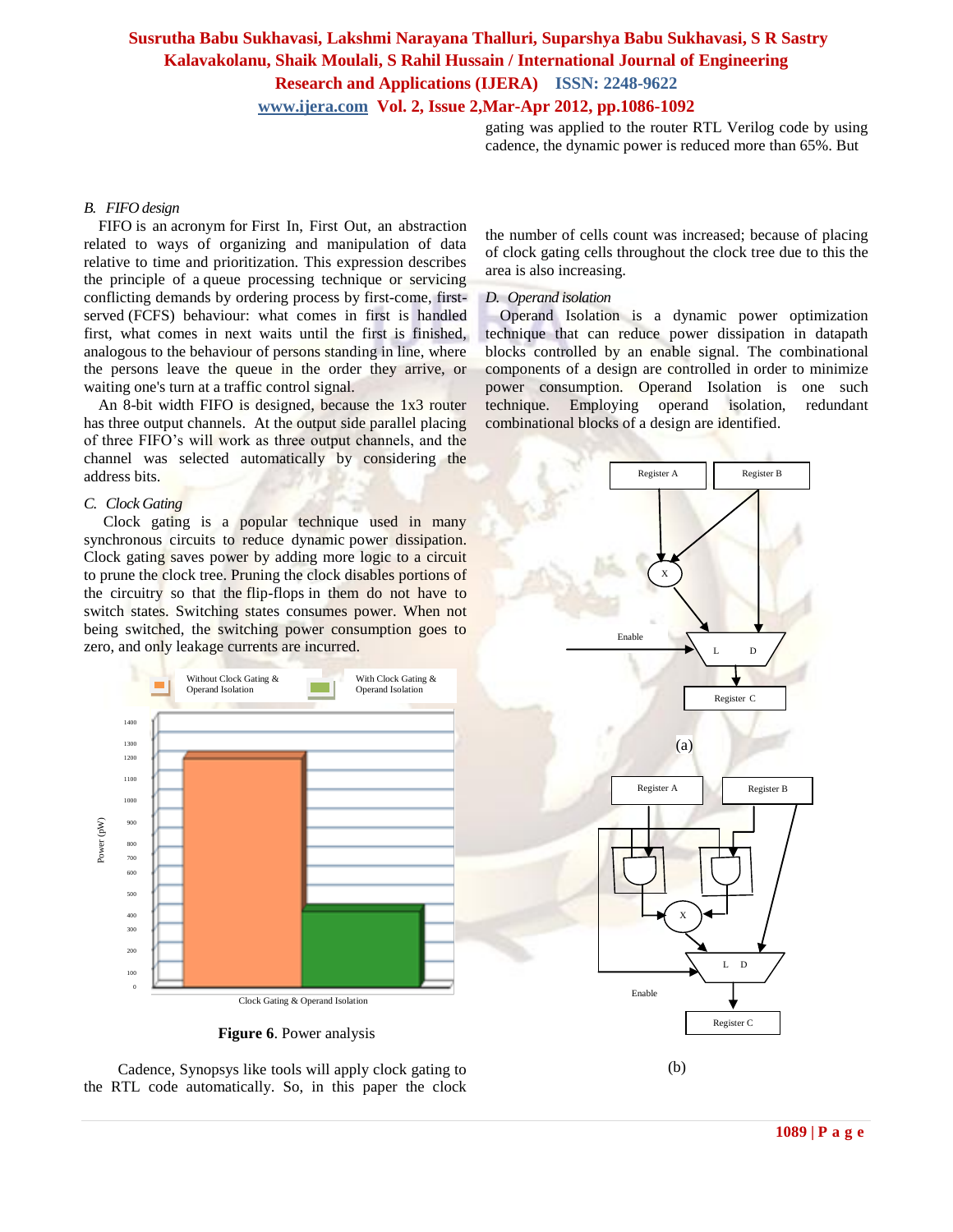**Figure** 7. Operand isolation (a) Before Operand Isolation, (b) After Operand Isolation

 Here, redundant means in temporal perspective i.e. a combinational operation is performed at a particular time, when its result is not getting used in the downstream circuit. By operand isolation, these temporarily redundant operations are identified and the operands of these operations are held at a particular value to reduce the switching activity of the combinational circuit. This, in turn, reduces the dynamic power significantly. The concept of operand isolation is shown using Figure 7, where a part of a data-path is shown.

#### **IV. SIMULATION AND POWER ANALYSIS**

Simulation refers to the verification of a design, its function and performance. It is process of applying stimuli to a model over time and producing corresponding responses from a model. Figure 11 represents the simulation of input channel, output channel and router. Synthesis process converts user's hardware description into structural logic description. It provides a means to covert schematics of HDL into real world hardware. Synthesis tools convert the described hardware into a net list that a vendor may use to create a chip or board. Figure 8, Figure 9 and Figure 10 represents the synthesis of Router, Top module of FIFO, and Top module of FSM respectively. In this paper, the design and verification is done in cadence tool by using 45nm technology.



**Figure 8.** Router RTL schematic



**Figure 9.** Top Module Of FIFO



**Figure 10.** Top module of FSM



**Figure 11**. Router simulation report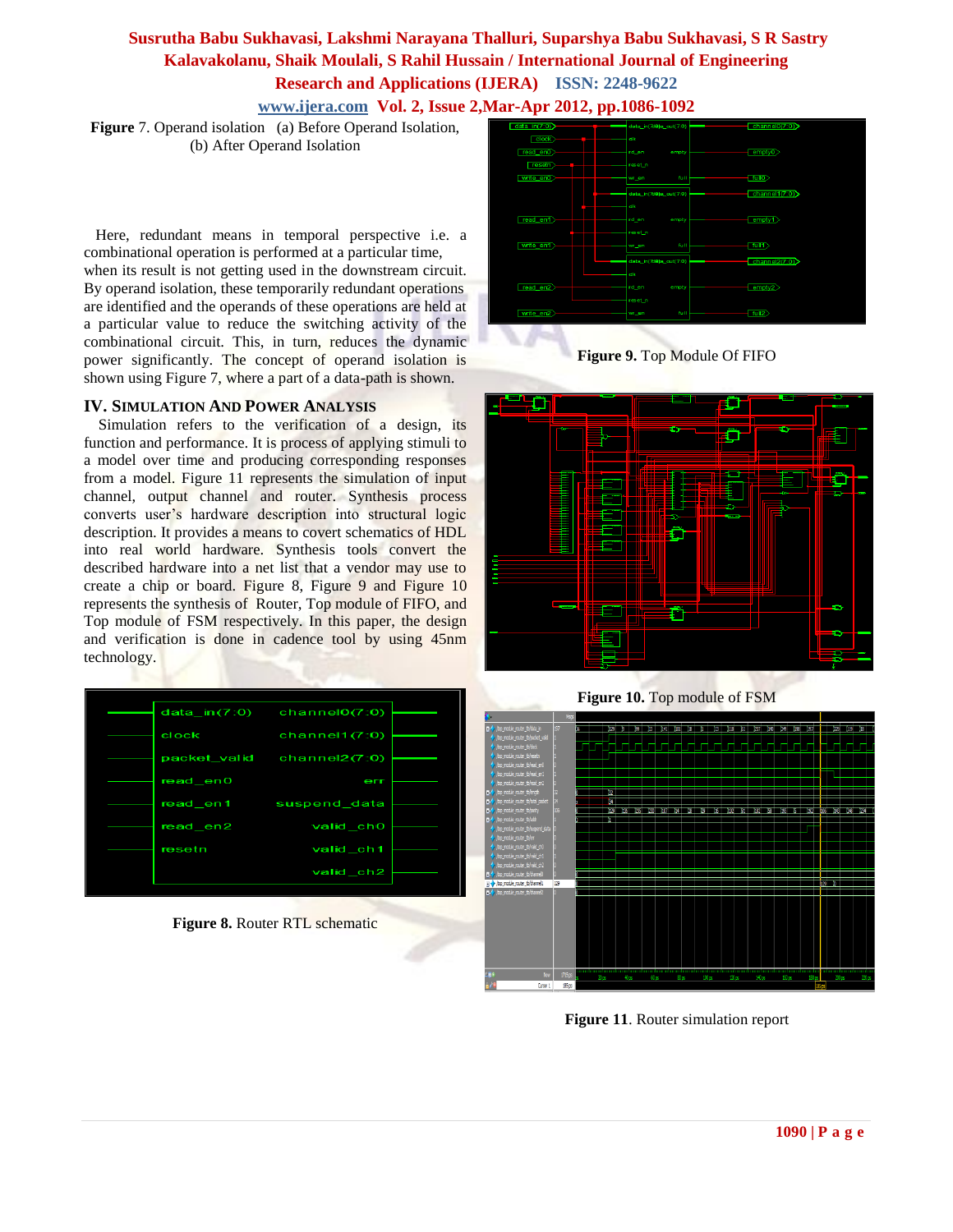# **Susrutha Babu Sukhavasi, Lakshmi Narayana Thalluri, Suparshya Babu Sukhavasi, S R Sastry Kalavakolanu, Shaik Moulali, S Rahil Hussain / International Journal of Engineering Research and Applications (IJERA) ISSN: 2248-9622**

**www.ijera.com Vol. 2, Issue 2,Mar-Apr 2012, pp.1086-1092**

| Generated by:         | Encounter (R) RTL Compiler v09.10-p104 1 |
|-----------------------|------------------------------------------|
| Generated on:         | Oct 22 2011 10:46:01 AM                  |
| Module:               | router top                               |
| Technology library:   | $tsmc18$ 1.0                             |
| Operating conditions: | slow (balanced tree)                     |
| Wireload mode:        | enclosed                                 |
| Area mode:            | timing library                           |
|                       |                                          |

| Instance                                 | Cells                                    | Leakage<br>Power(nW)                                             | Dynamic<br>Power(nW)                                                               | Total<br>Power(nW)                                                                 |  |
|------------------------------------------|------------------------------------------|------------------------------------------------------------------|------------------------------------------------------------------------------------|------------------------------------------------------------------------------------|--|
| router top<br>t2<br>F1<br>F2<br>F3<br>t1 | 1440<br>1113<br>371<br>371<br>371<br>327 | 1457.903<br>1215.587<br>405.196<br>405.196<br>405.196<br>242.316 | 1276204.182<br>1109990.790<br>361550.450<br>398891.866<br>349548.474<br>123196.851 | 1277662.085<br>1111206.377<br>361955.646<br>399297.062<br>349953.669<br>123439.167 |  |
| inc add 81 44 5                          | 61                                       | 34.566                                                           | 0.000                                                                              | 34.566                                                                             |  |

**Figure 12.** Power report without clock gating & operand isolation

| Generated by:<br>Generated on:<br>Module:<br>Technology library:<br>Operating conditions:<br>Wireload mode:<br>Area mode: |       | Encounter (R) RTL Compiler v09.10-p104 1<br>Feb 02 2012 12:53:25 PM<br>router top<br>tsmc181.0<br>slow (balanced tree)<br>enclosed<br>timing library |                       |                     |  |
|---------------------------------------------------------------------------------------------------------------------------|-------|------------------------------------------------------------------------------------------------------------------------------------------------------|-----------------------|---------------------|--|
| Instance                                                                                                                  | Cells | Leakage<br>Power (nW)                                                                                                                                | Dynamic<br>Power (nW) | Total<br>Power (nW) |  |
| router top                                                                                                                | 1582  | 1528.587                                                                                                                                             | 421640.670            | 423169.257          |  |
| t2                                                                                                                        | 1263  | 1267.954                                                                                                                                             | 242086.477            | 243354.432          |  |
| F1                                                                                                                        | 421   | 422.651                                                                                                                                              | 80648.386             | 81071.037           |  |
| F2                                                                                                                        | 421   | 422.651                                                                                                                                              | 73083.317             | 73505.969           |  |
| F <sub>3</sub>                                                                                                            | 421   | 422,651                                                                                                                                              | 88354.774             | 88777.425           |  |

#### **Figure 13.** Power report with clock gating & operand isolation

260.632

165676.366 165936.998

 $t1$ 

319

 The easy and popular system-level clock-gating stops the clock for an entire Router, effectively disabling all functionality. It prevents the logic from switching. The power reports without clock gating & operand isolation [Figure 12] and with clock gating & operand isolation [Figure13] generated by using cadence tool, the total power is minimized more than 68%.

#### **CONCLUSION**

Clock gating & operand isolation are the very useful automatic dynamic power saving techniques. In this paper, a router was designed by using Verilog HDL and the dynamic power of the router is reduced by using clock gating & operand isolation in cadence environment. After applying the clock gating and operand isolation to the router RTL Verilog code by using cadence tool, the dynamic power is reduced more than 68%, but the area is increased, because the insertion of clock gating and operand isolation cells throughout the clock tree and data-path.

#### **ACKNOWLEDGMENT**

The authors would like to thank V S P K Aditya Majji, ASIC Verification Engineer at Perfectus Technology for many helpful suggestions.

#### **REFERENCES**

- [1] Benini, L., and G. De Micheli, "Automatic Synthesis of low-Power Gated-Clock Finite-State-machines", *IEEE Transactions on Computer-Aided Design of Integrated Circuits and System*, 15(6), 630-643 (June, 1996).
- [2] M.Pedram, "Power minimization in IC Design: Principles and applications," *ACM Transactions on Design Automation*, vol. 1, no. 1, pp.3-56, Jan. 1996.
- [3] E.Tellez, A. Farrah and M. Sarrafzadeh, "Activitydriven clock design for low power circuits," in *Proc.IEEE ICCAD*, San Jose, pp.62-65, Nov. 1995.
- [4] V.G.Oklobdzija, V.M.Stojanovic, D.M.Markovic, N. M. Nedovic: Digital System Clocking: High-Performance and Low-Power Aspects, 1st Ed. Wiley **IEEE-press** (2003).
- [5] Q. Wu, M. Pedram, and X. Wu, "Clock-gating and its application to low power design of sequential circuits," *IEEE Trans. Circuits Syst. I, Reg. Papers*, vol. 47, no. 3, pp. 415–420, Mar. 2000.
- [6] J. Chueh, C. Ziesler, and M. Papaefthymiou, "Empirical evaluation of timing and power in resonant clock distribution," in *Proc. IEEE Int. Symp. Circuits Syst.*, May 2004, vol. 2, pp. 249–252.
- [7] Youssef, M. Anis, and M. Elmasry, "Dynamic standby prediction for leakage tolerant microprocessor functional units," in *Proc. Ann. IEEE/ACM Int. Symp. Microarch.*, Washington, DC, 2006, pp. 371–384.
- [8] Y. Zhang, J. Roivainen, and A. Mammela, "Clockgating in FPGAs: A novel and comparative evaluation," in *Proc. EUROMICRO Conf. Digit.Syst. Des.*, 2006, pp. 584–590.
- [9] Xilinx Inc., San Jose, CA, "Synthesis and simulation design guide,"2008. [Online]. Available: [http://www.xilinx.com/itp/xilinx10](http://www.xilinx.com/itp/xilinx10%20/books/docs/sim/sim.pdf)  [/books/docs/sim/sim.pdf](http://www.xilinx.com/itp/xilinx10%20/books/docs/sim/sim.pdf)



His research interests include Mixed and **Susrutha Babu Sukhavasi** was born in India, A.P. He received the B.Tech degree from JNTU, A.P, and M.Tech degree from SRM University, Chennai, Tamil Nadu, India in 2008 and 2010 respectively. He worked as Assistant Professor in Electronics & Communications Engineering in Bapatla Engineering College for academic year 2010-2011 and from 2011 to till date working in K L University. He is a member of Indian Society For Technical Education. Analog VLSI Design, FPGA Implementation, Low Power Design and wireless Communications, Digital VLSI.